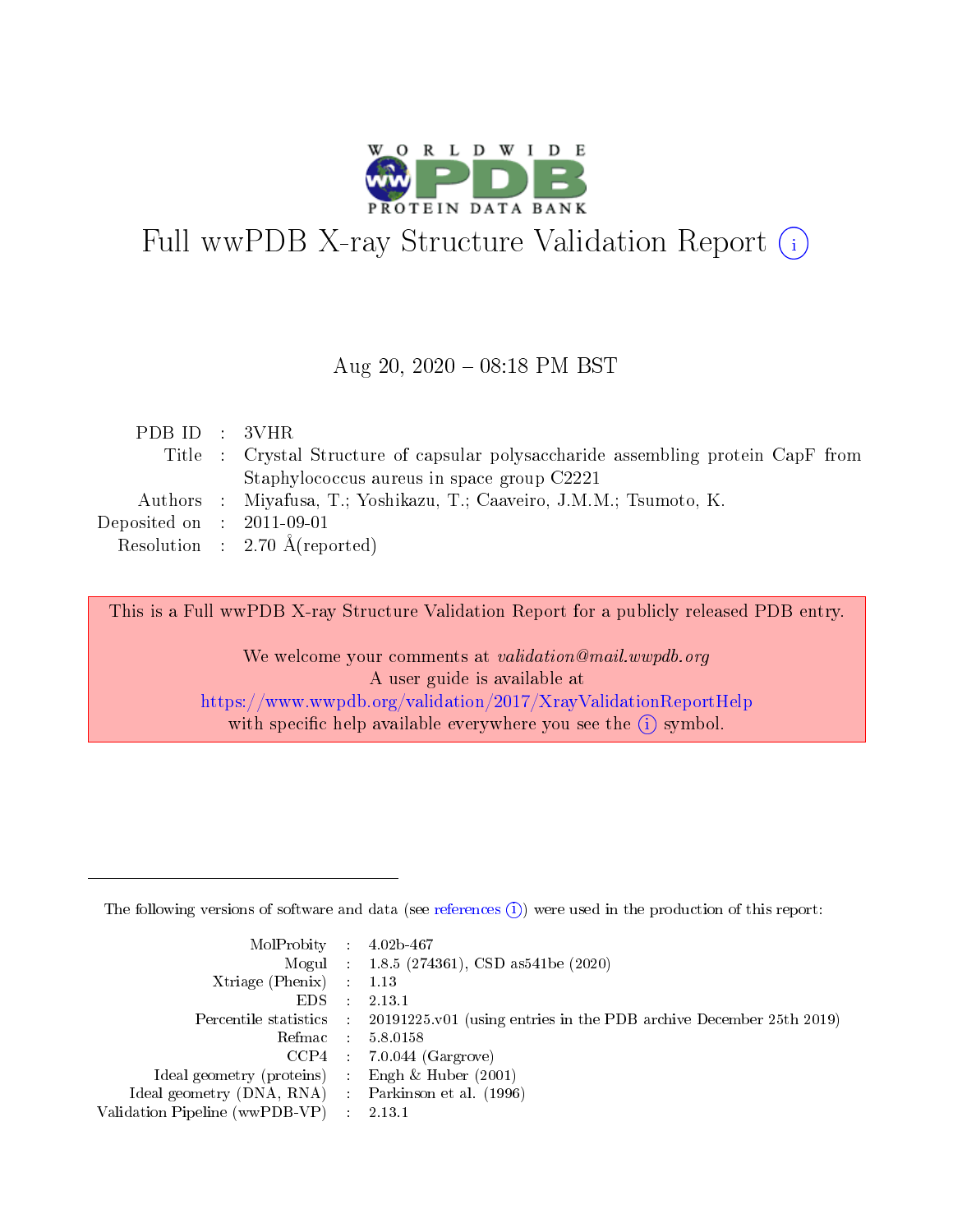## 1 [O](https://www.wwpdb.org/validation/2017/XrayValidationReportHelp#overall_quality)verall quality at a glance  $(i)$

The following experimental techniques were used to determine the structure: X-RAY DIFFRACTION

The reported resolution of this entry is 2.70 Å.

Percentile scores (ranging between 0-100) for global validation metrics of the entry are shown in the following graphic. The table shows the number of entries on which the scores are based.



| Metric                | Whole archive<br>$(\#\mathrm{Entries})$ | Similar resolution<br>$(\#\text{Entries}, \text{resolution range}(\textup{\AA}))$ |
|-----------------------|-----------------------------------------|-----------------------------------------------------------------------------------|
| $R_{free}$            | 130704                                  | 2808 (2.70-2.70)                                                                  |
| Clashscore            | 141614                                  | $3122(2.70-2.70)$                                                                 |
| Ramachandran outliers | 138981                                  | 3069 (2.70-2.70)                                                                  |
| Sidechain outliers    | 138945                                  | $3069(2.70-2.70)$                                                                 |
| RSRZ outliers         | 127900                                  | $2737(2.70-2.70)$                                                                 |

The table below summarises the geometric issues observed across the polymeric chains and their fit to the electron density. The red, orange, yellow and green segments on the lower bar indicate the fraction of residues that contain outliers for  $>=3, 2, 1$  and 0 types of geometric quality criteria respectively. A grey segment represents the fraction of residues that are not modelled. The numeric value for each fraction is indicated below the corresponding segment, with a dot representing fractions  $\epsilon=5\%$  The upper red bar (where present) indicates the fraction of residues that have poor fit to the electron density. The numeric value is given above the bar.

| Mol       | $\alpha$ hain | Length | Quality of chain |    |  |    |  |  |  |
|-----------|---------------|--------|------------------|----|--|----|--|--|--|
|           |               |        | $\%$             |    |  |    |  |  |  |
| <u>д.</u> | $\sim$ $\sim$ | 369    | 73%              | 7% |  | 7% |  |  |  |

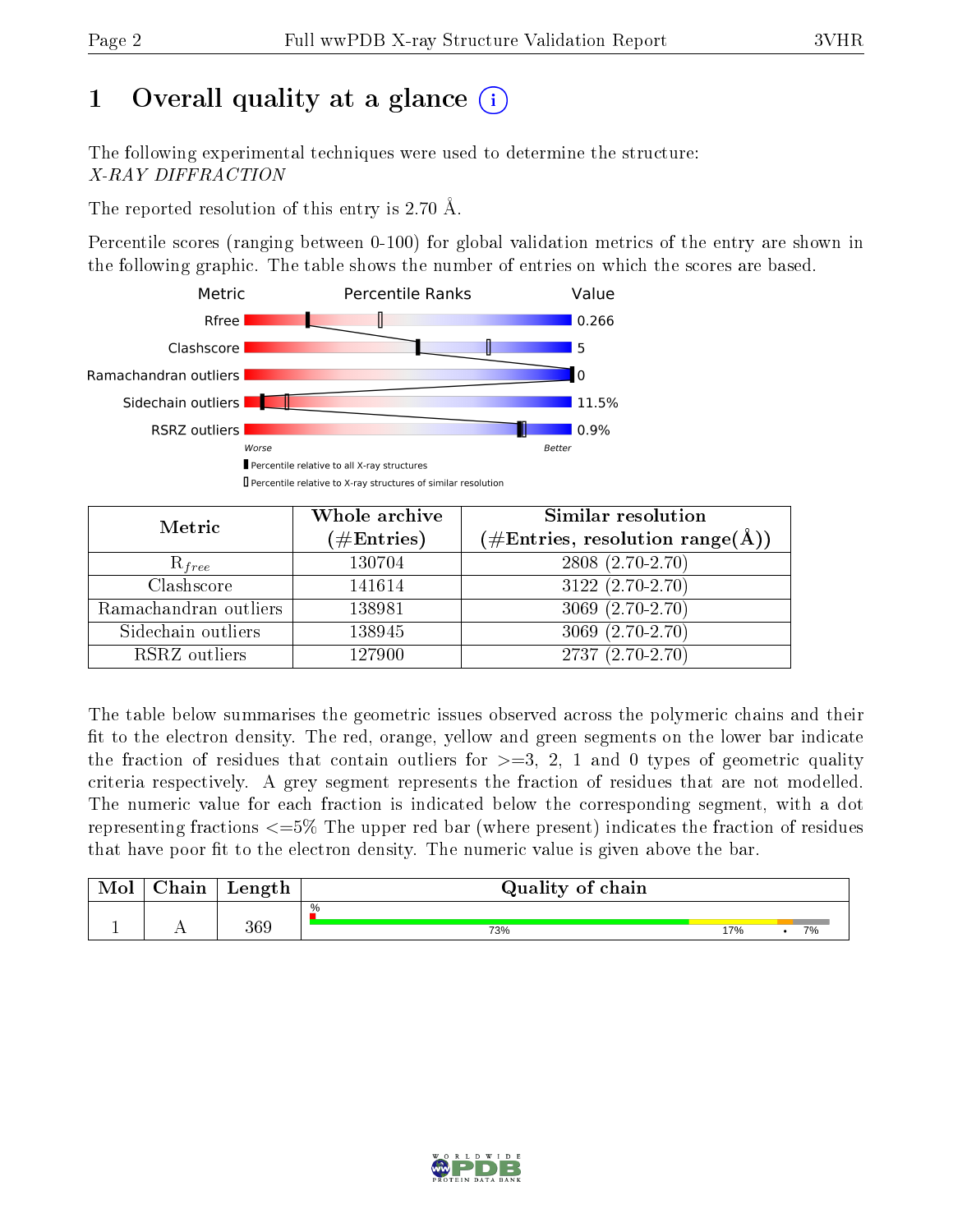## 2 Entry composition (i)

There are 4 unique types of molecules in this entry. The entry contains 2811 atoms, of which 0 are hydrogens and 0 are deuteriums.

In the tables below, the ZeroOcc column contains the number of atoms modelled with zero occupancy, the AltConf column contains the number of residues with at least one atom in alternate conformation and the Trace column contains the number of residues modelled with at most 2 atoms.

• Molecule 1 is a protein called Capsular polysaccharide synthesis enzyme Cap5F.

| Mol | ${\rm Chain}$ + | Residues | Atoms |      |     |     |  | $\text{ZeroOcc}$   AltConf   Trace |  |  |
|-----|-----------------|----------|-------|------|-----|-----|--|------------------------------------|--|--|
|     | . .             | 343      | Total | 1778 | 459 | 532 |  | Sе                                 |  |  |

• Molecule 2 is ZINC ION (three-letter code: ZN) (formula: Zn).

|  | $\overline{\text{Mol}}$ Chain   Residues | Atoms    | $\mid$ ZeroOcc $\mid$ AltConf |  |
|--|------------------------------------------|----------|-------------------------------|--|
|  |                                          | Total Zn |                               |  |

• Molecule 3 is FORMIC ACID (three-letter code: FMT) (formula:  $CH<sub>2</sub>O<sub>2</sub>$ ).



|  | $Mol$   Chain   Residues | Atoms     | ZeroOcc   AltConf |
|--|--------------------------|-----------|-------------------|
|  |                          | Total C O |                   |
|  |                          | Total C O |                   |

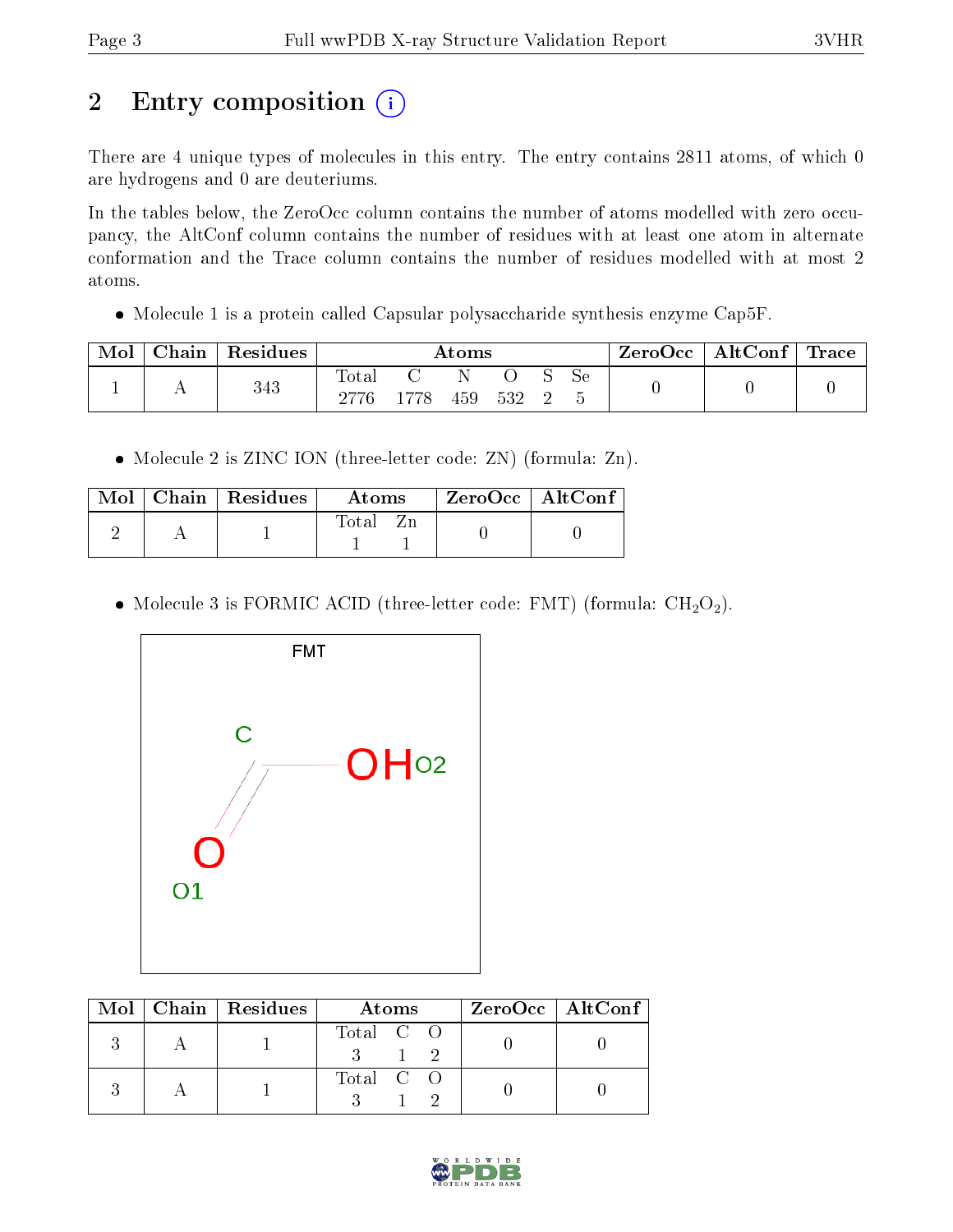$\bullet\,$  Molecule 4 is water.

|  | $\text{Mol}$   Chain   Residues | Atoms | $ZeroOcc \mid AltConf \mid$ |
|--|---------------------------------|-------|-----------------------------|
|  |                                 | Fotal |                             |

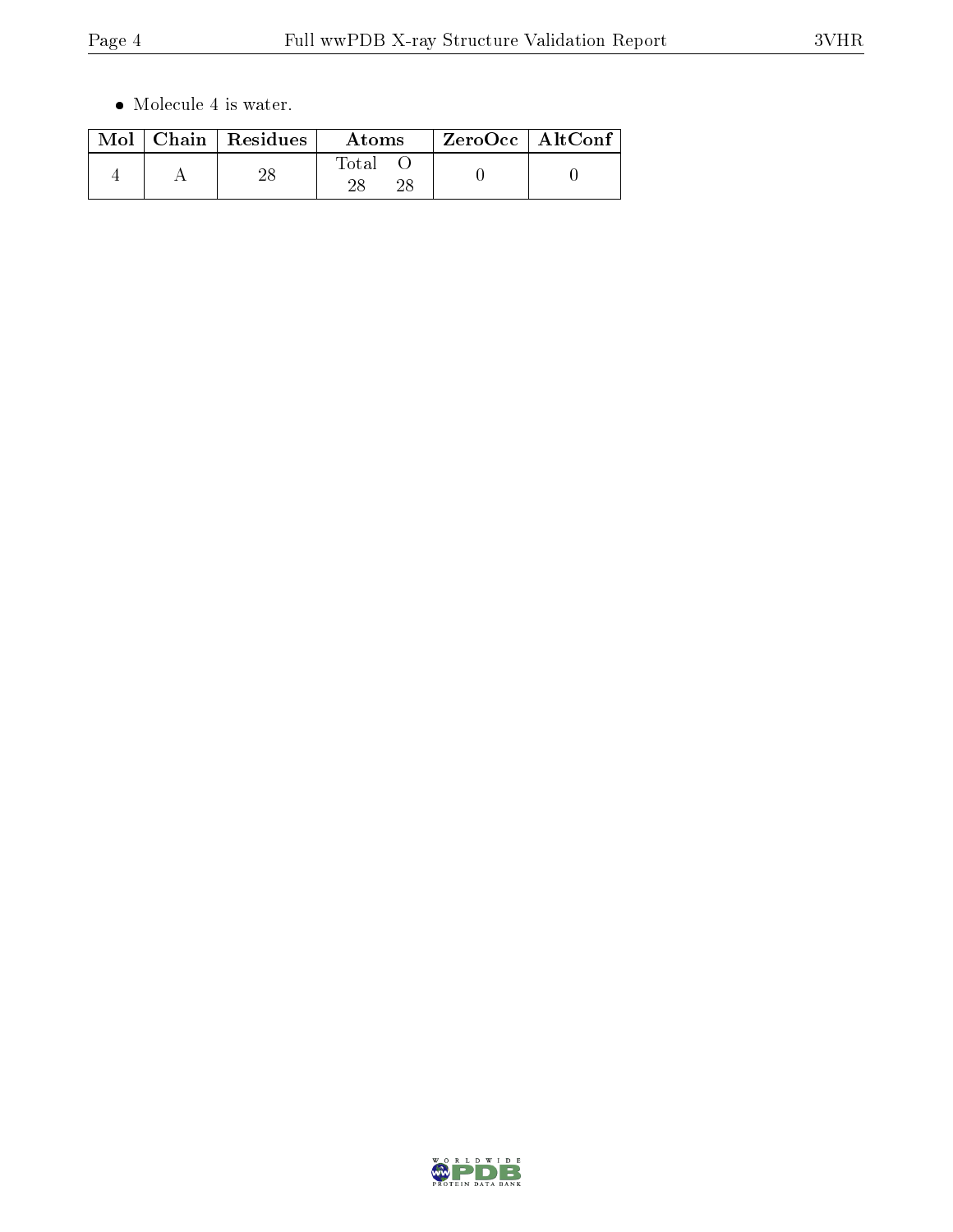## 3 Residue-property plots  $(i)$

These plots are drawn for all protein, RNA, DNA and oligosaccharide chains in the entry. The first graphic for a chain summarises the proportions of the various outlier classes displayed in the second graphic. The second graphic shows the sequence view annotated by issues in geometry and electron density. Residues are color-coded according to the number of geometric quality criteria for which they contain at least one outlier: green  $= 0$ , yellow  $= 1$ , orange  $= 2$  and red  $= 3$  or more. A red dot above a residue indicates a poor fit to the electron density ( $RSRZ > 2$ ). Stretches of 2 or more consecutive residues without any outlier are shown as a green connector. Residues present in the sample, but not in the model, are shown in grey.

• Molecule 1: Capsular polysaccharide synthesis enzyme Cap5F



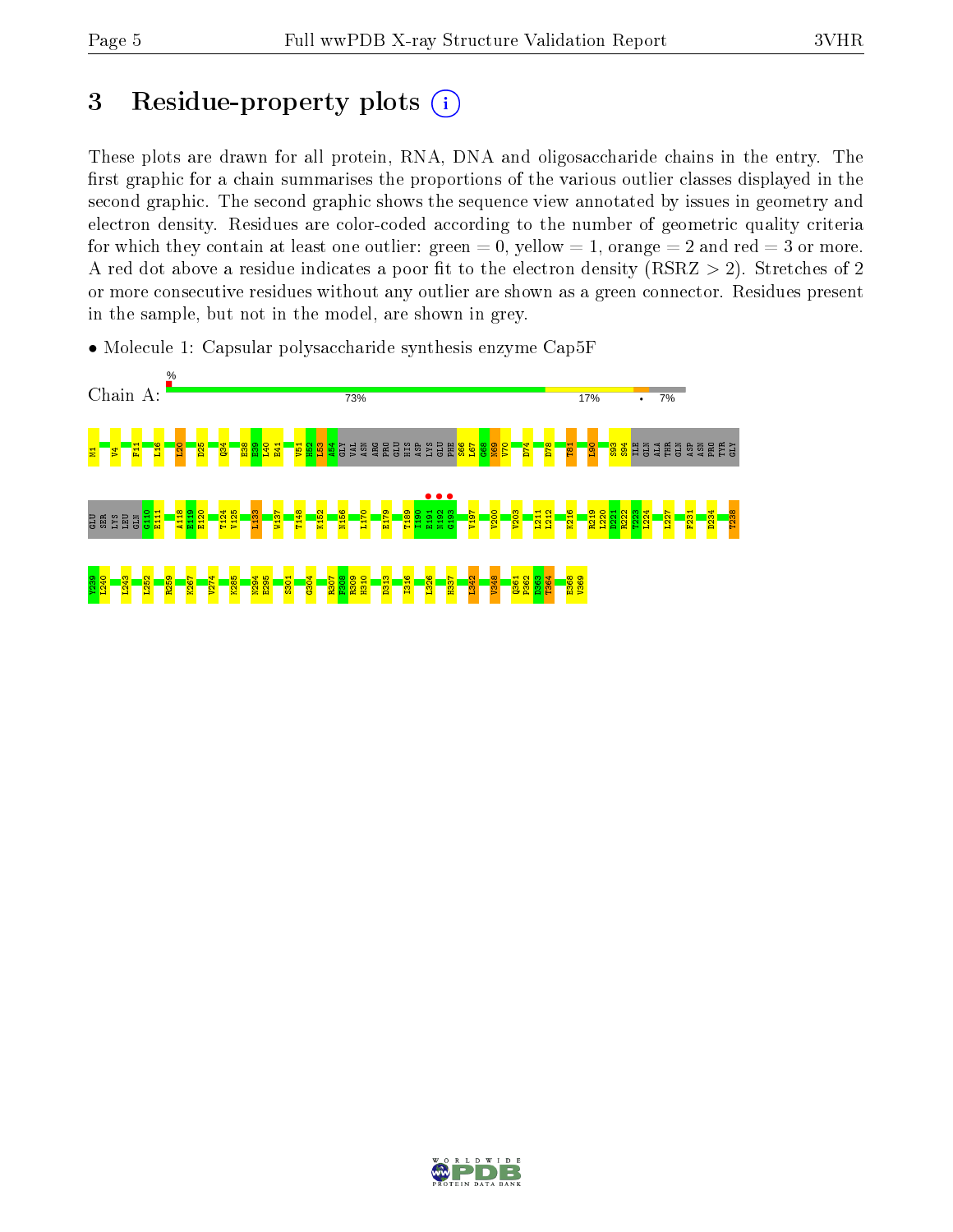## 4 Data and refinement statistics  $(i)$

| Property                                                   | Value                                                         | Source     |
|------------------------------------------------------------|---------------------------------------------------------------|------------|
| Space group                                                | C2221                                                         | Depositor  |
| Cell constants                                             | $105.01\text{\AA}$<br>$66.06\text{\AA}$<br>$131.53\text{\AA}$ |            |
| a, b, c, $\alpha$ , $\beta$ , $\gamma$                     | $90.00^\circ$<br>$90.00^\circ$<br>$90.00^\circ$               | Depositor  |
| Resolution $(A)$                                           | $48.47 - 2.70$                                                | Depositor  |
|                                                            | $48.76 - 2.70$                                                | <b>EDS</b> |
| % Data completeness                                        | $\overline{100.0 (48.47-2.70)}$                               | Depositor  |
| (in resolution range)                                      | 100.0 (48.76-2.70)                                            | <b>EDS</b> |
| $R_{merge}$                                                | 0.10                                                          | Depositor  |
| $\mathrm{R}_{sym}$                                         | 0.10                                                          | Depositor  |
| $\overline{1$                                              | 3.37 (at $2.69\text{\AA}$ )                                   | Xtriage    |
| Refinement program                                         | <b>REFMAC 5.6.0117</b>                                        | Depositor  |
|                                                            | 0.198,<br>0.259                                               | Depositor  |
| $R, R_{free}$                                              | 0.204<br>0.266<br>$\ddot{\phantom{a}}$                        | DCC        |
| $R_{free}$ test set                                        | 630 reflections $(4.88\%)$                                    | wwPDB-VP   |
| Wilson B-factor $(A^2)$                                    | 43.2                                                          | Xtriage    |
| Anisotropy                                                 | 0.644                                                         | Xtriage    |
| Bulk solvent $k_{sol}$ (e/Å <sup>3</sup> ), $B_{sol}(A^2)$ | $0.34$ , $30.7$                                               | <b>EDS</b> |
| L-test for twinning <sup>2</sup>                           | $< L >$ = 0.48, $< L2 >$ = 0.32                               | Xtriage    |
| Estimated twinning fraction                                | No twinning to report.                                        | Xtriage    |
| $F_o, F_c$ correlation                                     | 0.93                                                          | <b>EDS</b> |
| Total number of atoms                                      | 2811                                                          | wwPDB-VP   |
| Average B, all atoms $(A^2)$                               | 47.0                                                          | wwPDB-VP   |

Xtriage's analysis on translational NCS is as follows: The largest off-origin peak in the Patterson function is  $4.30\%$  of the height of the origin peak. No significant pseudotranslation is detected.

<sup>&</sup>lt;sup>2</sup>Theoretical values of  $\langle |L| \rangle$ ,  $\langle L^2 \rangle$  for acentric reflections are 0.5, 0.333 respectively for untwinned datasets, and 0.375, 0.2 for perfectly twinned datasets.



<span id="page-5-1"></span><span id="page-5-0"></span><sup>1</sup> Intensities estimated from amplitudes.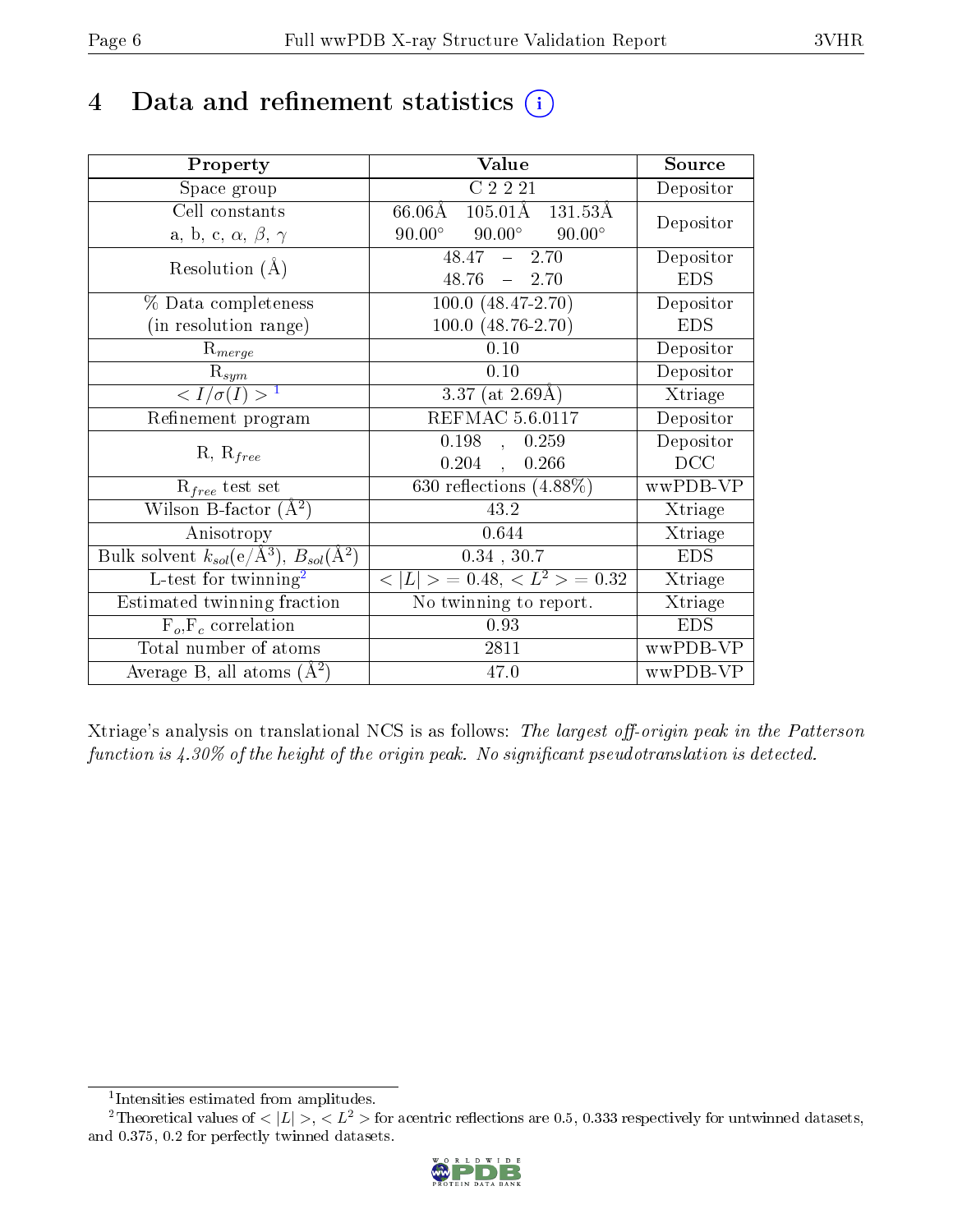## 5 Model quality  $(i)$

## 5.1 Standard geometry  $(i)$

Bond lengths and bond angles in the following residue types are not validated in this section: ZN, FMT

The Z score for a bond length (or angle) is the number of standard deviations the observed value is removed from the expected value. A bond length (or angle) with  $|Z| > 5$  is considered an outlier worth inspection. RMSZ is the root-mean-square of all Z scores of the bond lengths (or angles).

| Mol | $\perp$ Chain |      | Bond lengths       | Bond angles |                    |  |
|-----|---------------|------|--------------------|-------------|--------------------|--|
|     |               | RMSZ | # $ Z  > 5$        | RMSZ        | # $ Z  > 5$        |  |
|     |               | 0.52 | $1/2833$ $(0.0\%)$ | 0.67        | $1/3839$ $(0.0\%)$ |  |

All (1) bond length outliers are listed below:

|  |  |                              | $\mid$ Mol $\mid$ Chain $\mid$ Res $\mid$ Type $\mid$ Atoms $\mid$ Z $\mid$ Observed(Å) $\mid$ Ideal(Å) $\mid$ |  |
|--|--|------------------------------|----------------------------------------------------------------------------------------------------------------|--|
|  |  | 137   TRP   CD2-CE2   $5.04$ |                                                                                                                |  |

All (1) bond angle outliers are listed below:

|  |  | $\vert$ Mol $\vert$ Chain $\vert$ Res $\vert$ Type $\vert$ Atoms | $\mathbf{Z}$   Observed( $^o$ )   Ideal( $^o$ ) |  |
|--|--|------------------------------------------------------------------|-------------------------------------------------|--|
|  |  | 90   LEU   CA-CB-CG   $7.04$                                     | 131 48                                          |  |

There are no chirality outliers.

There are no planarity outliers.

### $5.2$  Too-close contacts  $(i)$

In the following table, the Non-H and H(model) columns list the number of non-hydrogen atoms and hydrogen atoms in the chain respectively. The H(added) column lists the number of hydrogen atoms added and optimized by MolProbity. The Clashes column lists the number of clashes within the asymmetric unit, whereas Symm-Clashes lists symmetry related clashes.

|  |      |      | Mol   Chain   Non-H   H(model)   H(added)   Clashes   Symm-Clashes |
|--|------|------|--------------------------------------------------------------------|
|  | 2776 | 2740 |                                                                    |
|  |      |      |                                                                    |
|  |      |      |                                                                    |
|  |      |      |                                                                    |
|  | 9811 | 2742 |                                                                    |

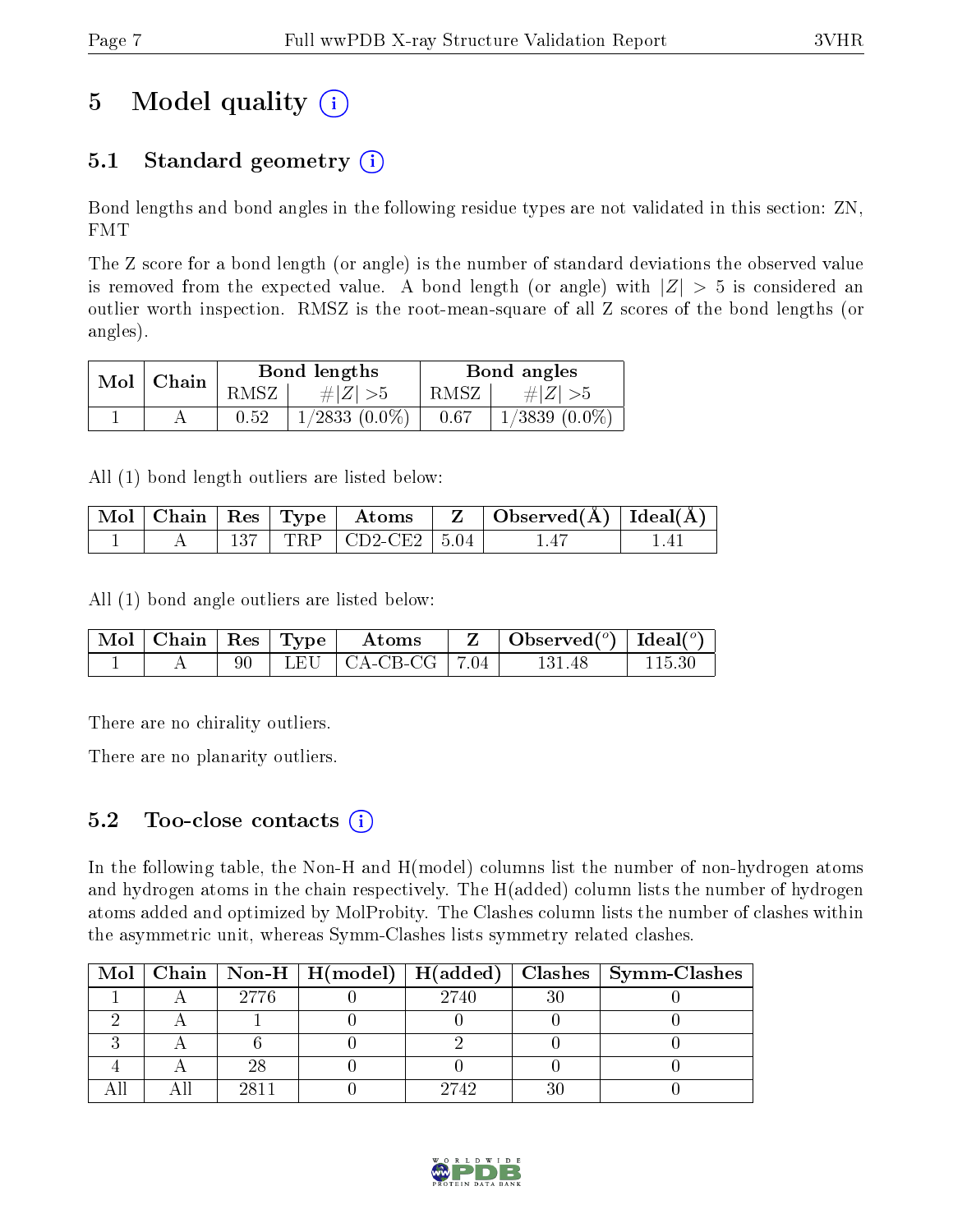The all-atom clashscore is defined as the number of clashes found per 1000 atoms (including hydrogen atoms). The all-atom clashscore for this structure is 5.

All (30) close contacts within the same asymmetric unit are listed below, sorted by their clash magnitude.

| Atom-1             | Atom-2                       | Interatomic       | Clash         |  |
|--------------------|------------------------------|-------------------|---------------|--|
|                    |                              | distance (Å)      | overlap $(A)$ |  |
| 1: A:301: SER:HB3  | 1:A:348:VAL:HG13             | 1.63              | 0.78          |  |
| 1: A: 368: GLU:O   | 1: A:369: VAL:HB             | 1.94              | 0.68          |  |
| 1: A:70: VAL:HG12  | 1:A:74:ASP:HB2               | 1.79              | 0.64          |  |
| 1: A:179: GLU: HG2 | 1:A:197:VAL:HG22             | 1.82              | 0.61          |  |
| 1:A:234:ASP:O      | 1:A:238:THR:HG23             | 2.04              | 0.57          |  |
| 1:A:234:ASP:O      | $1:$ A:238:THR:CG2           | 2.54              | 0.56          |  |
| 1:A:156:ASN:OD1    | 1: A:216:LYS:NZ              | $\overline{2.38}$ | 0.56          |  |
| 1:A:118:ALA:HB2    | 1: A: 125: VAL: CG1          | 2.37              | 0.54          |  |
| 1:A:309:ARG:NH1    | 1: A: 368: GLU:O             | 2.40              | 0.53          |  |
| 1:A:118:ALA:HB2    | 1: A: 125: VAL: HG12         | $\overline{1.92}$ | 0.50          |  |
| 1: A:16:LEU:HG     | 1:A:20:LEU:HD22              | 1.92              | 0.50          |  |
| 1:A:69:ASN:H       | 1: A:69: ASN:ND2             | 2.10              | 0.49          |  |
| 1:A:11:PHE:HE2     | 1: A: 133: LEU: HB3          | 1.78              | 0.47          |  |
| 1:A:222:ARG:HB2    | 1:A:267:LYS:HG3              | 1.95              | 0.47          |  |
| 1:A:51:VAL:HG12    | 1:A:53:LEU:HD13              | 1.97              | 0.47          |  |
| 1: A:93: SER:O     | 1:A:94:SER:HB2               | $2.15\,$          | 0.46          |  |
| 1: A:78: ASP:O     | 1:A:81:THR:HB                | $2.15\,$          | 0.46          |  |
| 1:A:310:HIS:HB3    | 1:A:313:ASP:CB               | 2.47              | 0.45          |  |
| 1:A:316:ILE:CD1    | 1:A:369:VAL:HG13             | 2.47              | 0.45          |  |
| 1: A: 310:HIS: HB3 | 1:A:313:ASP:HB2              | 1.99              | 0.44          |  |
| 1: A:203:VAL:HG21  | 1: A:231: PHE: CZ            | 2.53              | 0.43          |  |
| 1: A:93: SER:OG    | 1:A:111:GLU:HG2              | 2.18              | 0.43          |  |
| 1: A:304: GLY:HA2  | 1:A:342:LEU:HB2              | 2.00              | 0.43          |  |
| 1:A:309:ARG:NH1    | 1:A:369:VAL:HB               | $\overline{2.34}$ | 0.42          |  |
| 1:A:362:PRO:O      | 1: A: 364: THR: HG22         | 2.19              | 0.42          |  |
| 1: A: 156: ASN: CG | 1:A:216:LYS:HZ2              | 2.23              | 0.42          |  |
| 1:A:307:ARG:O      | 1:A:337:HIS:HA               | 2.19              | 0.42          |  |
| 1: A:294:ASN:C     | 1:A:295:GLU:HG3              | 2.40              | 0.41          |  |
| 1:A:259:ARG:NH2    | 1: A: 285: LYS: HD3          | 2.36              | 0.41          |  |
| 1: A:148:THR:O     | $1:A:152:LY\overline{S:HG3}$ | 2.22              | 0.40          |  |

There are no symmetry-related clashes.

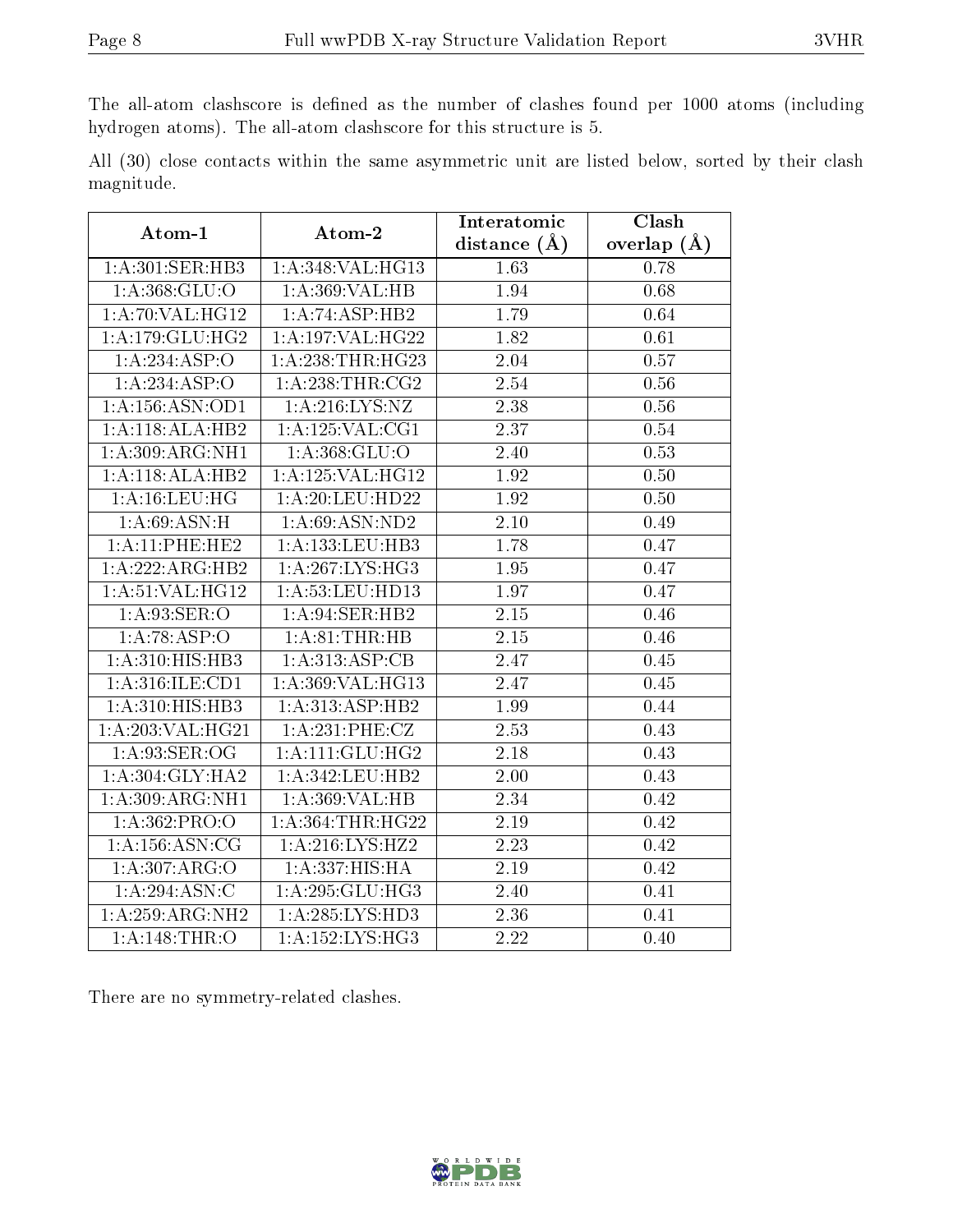## 5.3 Torsion angles (i)

### 5.3.1 Protein backbone  $(i)$

In the following table, the Percentiles column shows the percent Ramachandran outliers of the chain as a percentile score with respect to all X-ray entries followed by that with respect to entries of similar resolution.

The Analysed column shows the number of residues for which the backbone conformation was analysed, and the total number of residues.

| $\mid$ Mol $\mid$ Chain $\mid$ | $\bold{Analysed}$                        |  | Favoured   Allowed   Outliers   Percentiles                               |  |
|--------------------------------|------------------------------------------|--|---------------------------------------------------------------------------|--|
|                                | $337/369$ (91\%)   326 (97\%)   11 (3\%) |  | $\begin{array}{ c c c c c c }\n\hline\n100 & 100 & \\\hline\n\end{array}$ |  |

There are no Ramachandran outliers to report.

#### 5.3.2 Protein sidechains  $(i)$

In the following table, the Percentiles column shows the percent sidechain outliers of the chain as a percentile score with respect to all X-ray entries followed by that with respect to entries of similar resolution.

The Analysed column shows the number of residues for which the sidechain conformation was analysed, and the total number of residues.

| Mol   Chain | Analysed                             |  | Rotameric   Outliers   Percentiles |  |  |
|-------------|--------------------------------------|--|------------------------------------|--|--|
|             | 313/331 (95%)   277 (88%)   36 (12%) |  | $\boxed{5}$ $\boxed{13}$           |  |  |

All (36) residues with a non-rotameric sidechain are listed below:

| Mol          | Chain          | Res | Type       |
|--------------|----------------|-----|------------|
| 1            | А              | 1   | MSE        |
| 1            | A              | 4   | VAL        |
| 1            | А              | 20  | LEU        |
| 1            | A              | 25  | ASP        |
| $\mathbf{1}$ | $\bf{A}$       | 34  | <b>GLN</b> |
| 1            | А              | 38  | GLU        |
| $\mathbf 1$  | $\overline{A}$ | 40  | LEU        |
| $\mathbf{1}$ | $\overline{A}$ | 41  | GLU        |
| 1            | А              | 53  | LEU        |
| $\mathbf 1$  | $\mathbf{A}$   | 66  | SER        |
| 1            | А              | 67  | LEU        |
| 1            | A              | 69  | <b>ASN</b> |
| 1            | А              | 81  | THR.       |

Continued on next page...

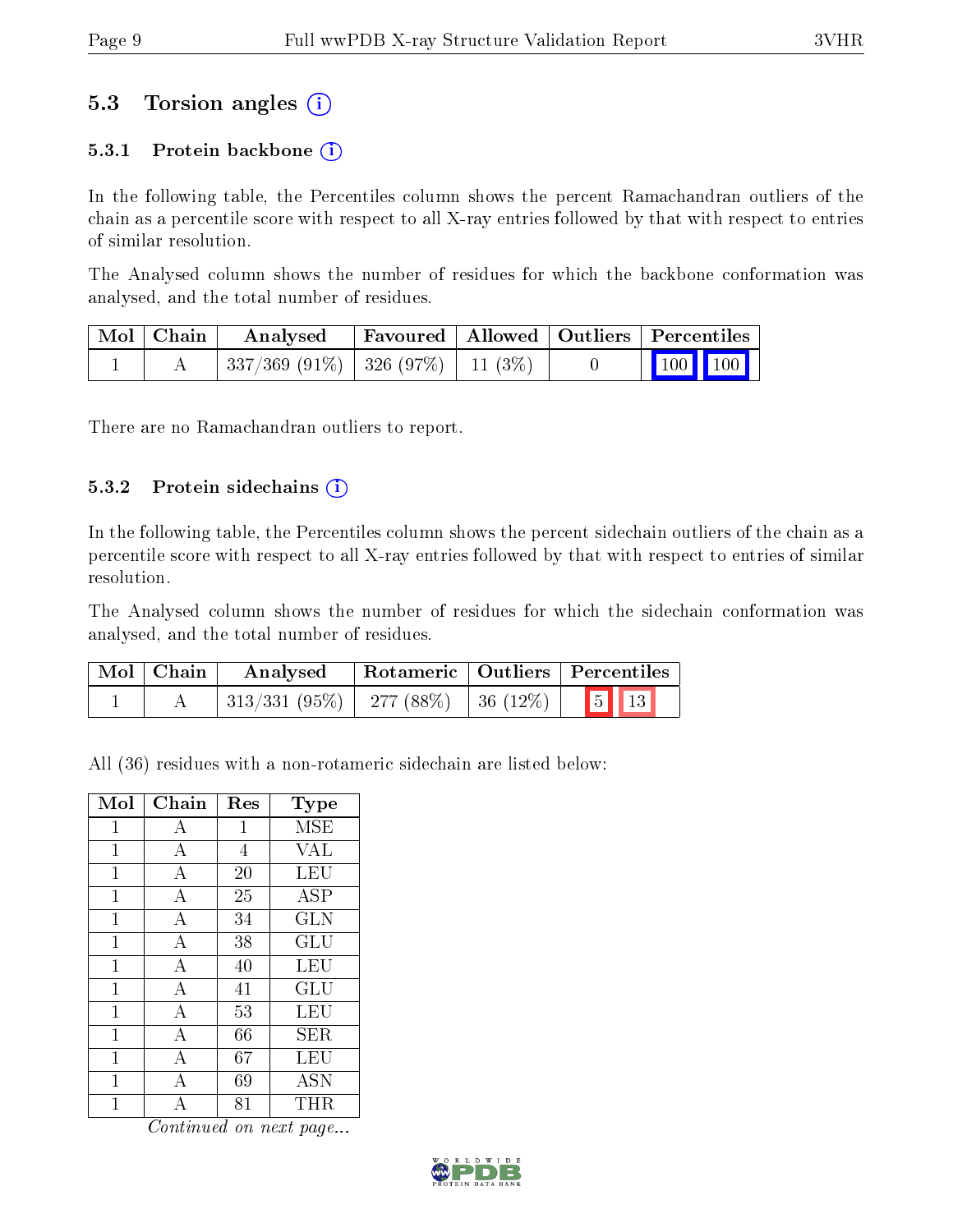| $\overline{\text{Mol}}$ | $\overline{\text{Chain}}$ | Res | Type                    |
|-------------------------|---------------------------|-----|-------------------------|
| $\mathbf{1}$            | $\overline{A}$            | 90  | <b>LEU</b>              |
| $\mathbf{1}$            | $\overline{A}$            | 120 | $\overline{\text{GLU}}$ |
| $\overline{1}$          | $\overline{A}$            | 124 | <b>THR</b>              |
| $\mathbf{1}$            | $\overline{\overline{A}}$ | 133 | <b>LEU</b>              |
| $\mathbf{1}$            | $\overline{A}$            | 170 | <b>LEU</b>              |
| $\mathbf{1}$            | $\overline{A}$            | 189 | THR                     |
| $\overline{1}$          | $\overline{A}$            | 200 | <b>VAL</b>              |
| $\overline{1}$          | $\overline{A}$            | 211 | <b>LEU</b>              |
| $\mathbf{1}$            | $\overline{A}$            | 212 | <b>LEU</b>              |
| $\overline{1}$          | $\overline{A}$            | 219 | $\rm{ARG}$              |
| $\mathbf{1}$            | $\overline{A}$            | 220 | LEU                     |
| $\overline{1}$          | $\overline{A}$            | 224 | <b>LEU</b>              |
| $\overline{1}$          | $\overline{A}$            | 227 | <b>LEU</b>              |
| $\mathbf{1}$            | $\overline{A}$            | 238 | THR                     |
| $\mathbf{1}$            | $\overline{A}$            | 240 | <b>LEU</b>              |
| $\mathbf{1}$            | $\overline{A}$            | 243 | <b>LEU</b>              |
| $\overline{1}$          | $\overline{A}$            | 252 | <b>LEU</b>              |
| $\mathbf{1}$            | $\overline{A}$            | 274 | <b>VAL</b>              |
| $\mathbf{1}$            | $\overline{A}$            | 326 | $\overline{\text{LEU}}$ |
| $\overline{1}$          | $\overline{A}$            | 342 | <b>LEU</b>              |
| $\overline{1}$          | $\overline{A}$            | 348 | <b>VAL</b>              |
| $\overline{1}$          | $\overline{A}$            | 361 | <b>GLN</b>              |
| $\mathbf{1}$            | $\overline{\rm A}$        | 364 | <b>THR</b>              |

Continued from previous page...

Some sidechains can be flipped to improve hydrogen bonding and reduce clashes. All (5) such sidechains are listed below:

| Mol | Chain | Res | <b>Type</b> |
|-----|-------|-----|-------------|
|     |       | 26  | <b>HIS</b>  |
|     |       | 69  | <b>ASN</b>  |
|     |       | 162 | <b>ASN</b>  |
|     |       | 165 | <b>ASN</b>  |
|     |       | 294 | A SN        |

#### 5.3.3 RNA (i)

There are no RNA molecules in this entry.

### 5.4 Non-standard residues in protein, DNA, RNA chains (i)

There are no non-standard protein/DNA/RNA residues in this entry.

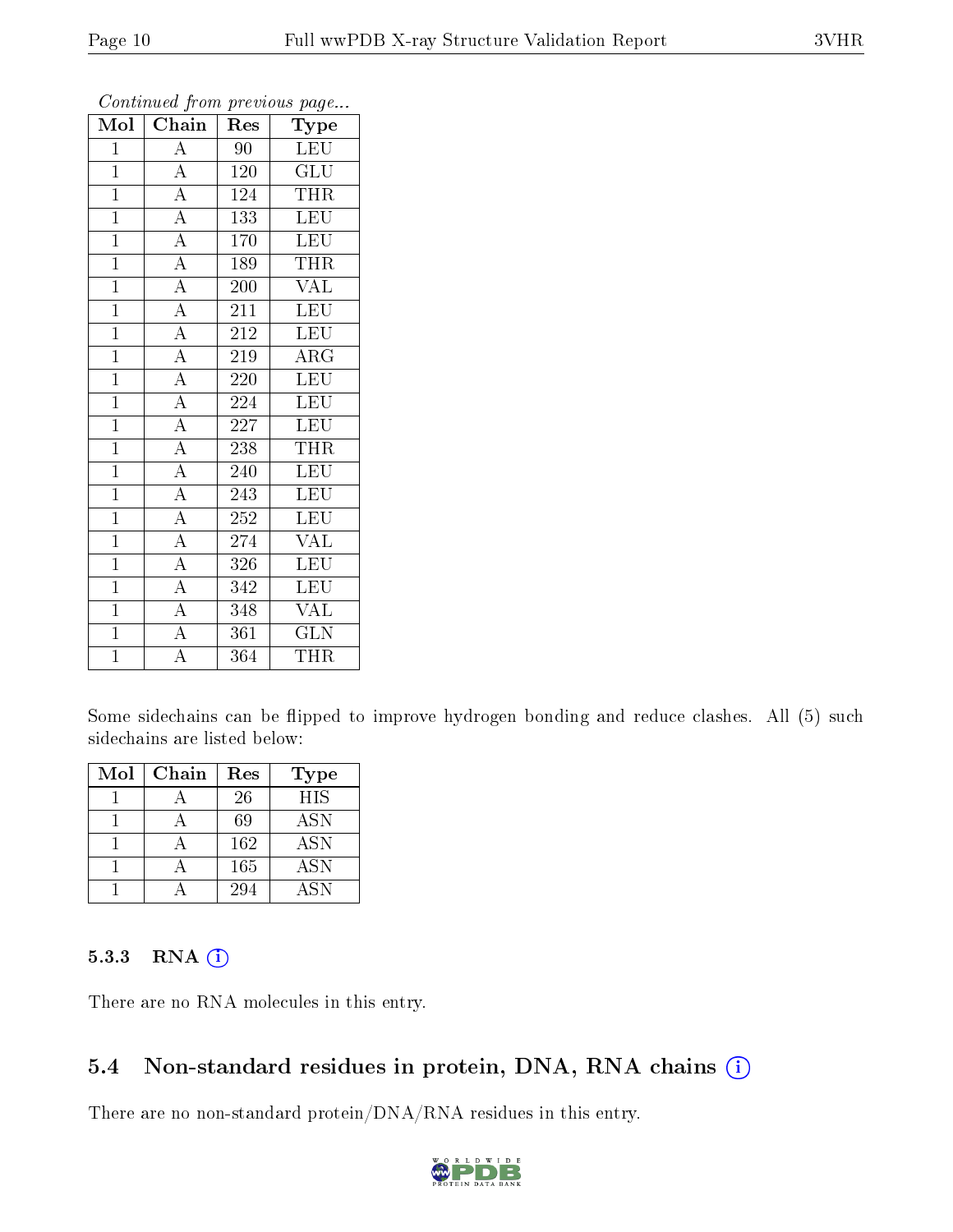### 5.5 Carbohydrates (i)

There are no monosaccharides in this entry.

### 5.6 Ligand geometry  $(i)$

Of 3 ligands modelled in this entry, 1 is monoatomic - leaving 2 for Mogul analysis.

In the following table, the Counts columns list the number of bonds (or angles) for which Mogul statistics could be retrieved, the number of bonds (or angles) that are observed in the model and the number of bonds (or angles) that are defined in the Chemical Component Dictionary. The Link column lists molecule types, if any, to which the group is linked. The Z score for a bond length (or angle) is the number of standard deviations the observed value is removed from the expected value. A bond length (or angle) with  $|Z| > 2$  is considered an outlier worth inspection. RMSZ is the root-mean-square of all Z scores of the bond lengths (or angles).

| Mol |            |  |                    |                              |                    | Chain       | Res    | $^{\circ}$ Link $_{\perp}$ |      | Bond lengths |  |  | Bond angles |  |  |
|-----|------------|--|--------------------|------------------------------|--------------------|-------------|--------|----------------------------|------|--------------|--|--|-------------|--|--|
|     | Type       |  |                    | Counts                       | RMSZ               | # $ Z  > 2$ | Counts | RMSZ                       | H Z  |              |  |  |             |  |  |
| ◡   | <b>FMT</b> |  | 370                | $\qquad \qquad \blacksquare$ | ∩ າ າ<br>U . 4 . 4 | 0.00        |        | 0.1.1                      | 0.00 |              |  |  |             |  |  |
| ιJ  | <b>FMT</b> |  | 0.171<br>- O 1 - L | $\sim$                       | በዓዓ<br>ے ۔ ب       | 0.00        | $\sim$ | 0.1.1                      | 0.00 | $\sim$       |  |  |             |  |  |

There are no bond length outliers.

There are no bond angle outliers.

There are no chirality outliers.

There are no torsion outliers.

There are no ring outliers.

No monomer is involved in short contacts.

### 5.7 [O](https://www.wwpdb.org/validation/2017/XrayValidationReportHelp#nonstandard_residues_and_ligands)ther polymers  $(i)$

There are no such residues in this entry.

### 5.8 Polymer linkage issues  $(i)$

There are no chain breaks in this entry.

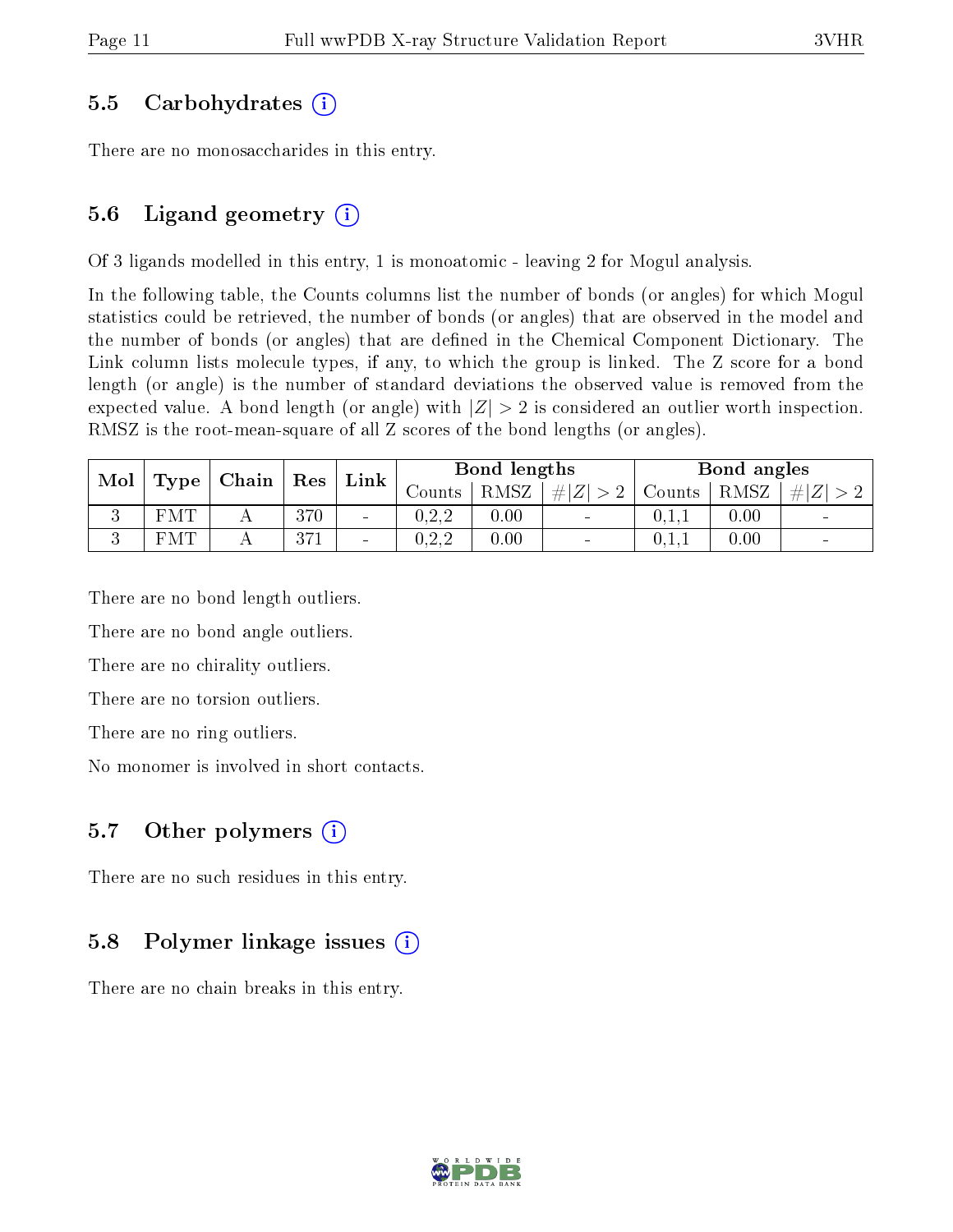## 6 Fit of model and data  $\left( \cdot \right)$

## 6.1 Protein, DNA and RNA chains (i)

In the following table, the column labelled  $#RSRZ>2'$  contains the number (and percentage) of RSRZ outliers, followed by percent RSRZ outliers for the chain as percentile scores relative to all X-ray entries and entries of similar resolution. The OWAB column contains the minimum, median,  $95<sup>th</sup>$  percentile and maximum values of the occupancy-weighted average B-factor per residue. The column labelled  $Q < 0.9$  lists the number of (and percentage) of residues with an average occupancy less than 0.9.

| Mol   Chain | Analysed          | ${ <\hspace{-1.5pt} {\rm RSRZ} \hspace{-1.5pt}>}$ | $\#\text{RSRZ}\text{>2}$ |  | $\rm OWAB(A^2)$ $\vert$ Q<0.9                         |  |
|-------------|-------------------|---------------------------------------------------|--------------------------|--|-------------------------------------------------------|--|
|             | $ 338/369(91\%) $ | 0.02                                              |                          |  | $\vert 3 (0\%)$ 84 85 $\vert 25, 45, 76, 101 \rangle$ |  |

All (3) RSRZ outliers are listed below:

| Mol | Chain | $\operatorname{Res}$ | $\top$ Type | <b>RSRZ</b> |
|-----|-------|----------------------|-------------|-------------|
|     |       | 192                  | ASN.        |             |
|     |       | 193                  | GLY         | 3.4         |
|     |       | 191                  | GLU         |             |

### 6.2 Non-standard residues in protein, DNA, RNA chains  $(i)$

There are no non-standard protein/DNA/RNA residues in this entry.

### 6.3 Carbohydrates  $(i)$

There are no monosaccharides in this entry.

### 6.4 Ligands  $(i)$

In the following table, the Atoms column lists the number of modelled atoms in the group and the number defined in the chemical component dictionary. The B-factors column lists the minimum, median,  $95<sup>th</sup>$  percentile and maximum values of B factors of atoms in the group. The column labelled  $Q< 0.9$ ' lists the number of atoms with occupancy less than 0.9.

| Mol | Type | Chain |     | $\mid$ Res $\mid$ Atoms |            |      | $\mid$ RSCC $\mid$ RSR $\mid$ B-factors( $A^2$ ) | $\mathrm{O}{<}0.9$ |
|-----|------|-------|-----|-------------------------|------------|------|--------------------------------------------------|--------------------|
|     | FMT  |       |     |                         | $_{0.89}$  | 0.15 | 42, 42, 46, 47                                   |                    |
|     | F'M' |       | 371 | 2/2                     | 0.92       | 0.26 | 21.21.21.21                                      |                    |
|     |      |       | 400 |                         | $\rm 0.99$ | 0.12 | 35, 35, 35, 35                                   |                    |